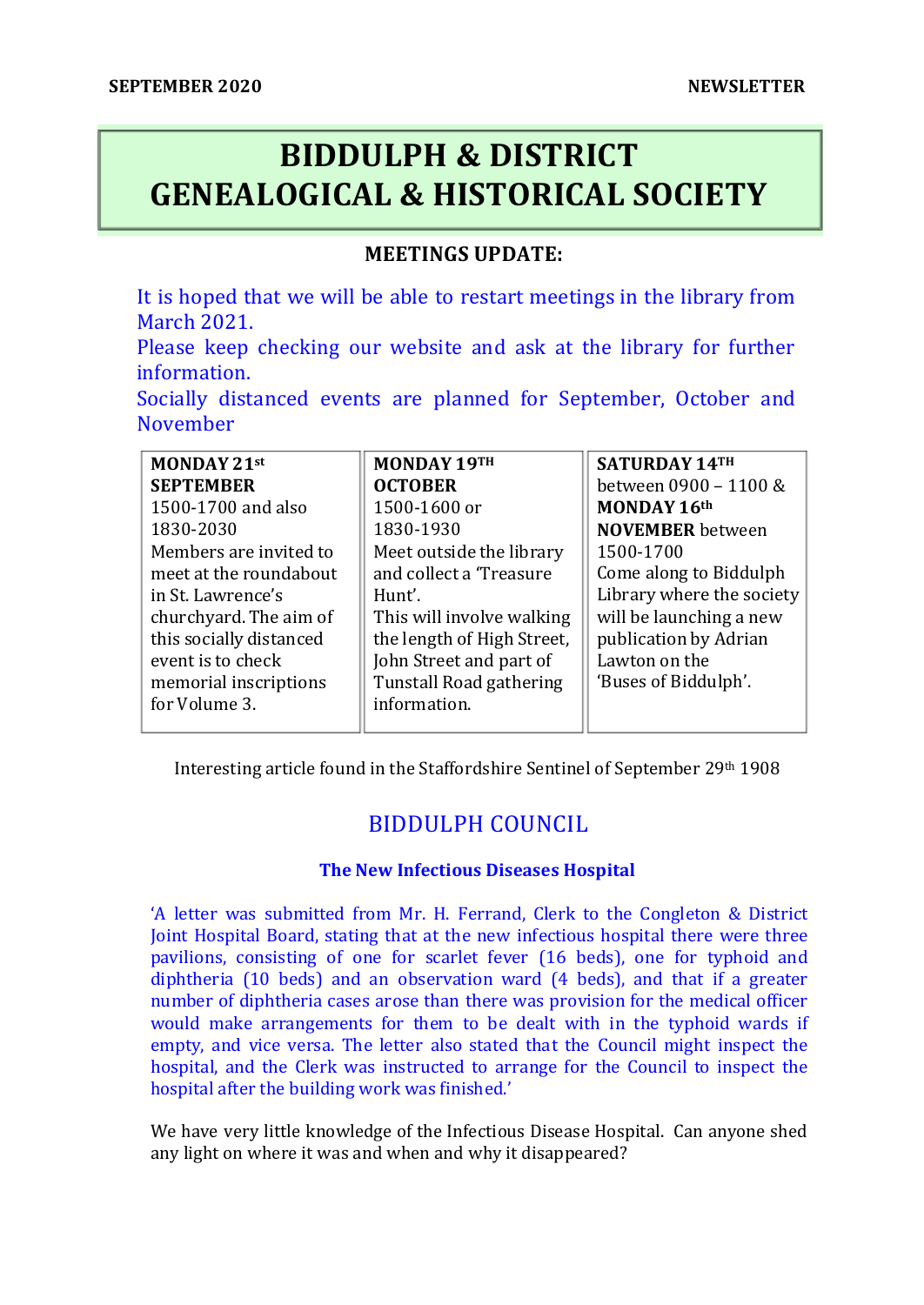#### **An Historical Society member recently came across this obituary of one of her ancestors, which was reported in The Staffordshire Advertiser of 1st November 1845.**

This concerned Jervis Forrester, born Bucknall 1772 died Wetly Rocks 1845, aged 73 years. They described it as the death of a "singular character ….whose eccentricities have long caused him to be well known in the north of this county. He had been the landlord of the Cellar-head Inn, and had also been a farmer, maltster, brick maker and master collier.

Jervis was declared bankrupt in 1838, but he had issues with the way that his affairs had been handled, saying that had he been trusted with winding up his affairs, there would have been funds to pay all his debts. He therefore made a vow, that he would not be shaved, nor have his hair cut, till all his debts were paid. "He allowed his beard to grow till it rivalled that of a venerable Israelite; and his flowing locks reached over his shoulders. He was a tall man, and as if yet not sufficiently remarkable, he mounted a huge fur cap, like a grenadier's and wore a large blue cloak with a red collar."

They report that Jervis, with one or more dogs, wandered about the country, including wakes and fairs, selling matches or tracts, sometimes singing hymns or ballads, discussing religious affairs and attending churches in the Potteries.

"in his peregrinations he met with much ridicule and arrogance…… Last Sunday he went to Leek wake and was insulted and abused by some drunken men. In the scuffle he was much bruised. On Monday he returned to his lodging at Wetly Rocks; he complained of the treatment he had received appeared ill, and died on Tuesday afternoon. The report that his death was the consequence of the ill treatment he had received, caused an inquest to be held at the Powy's Arms before John Catlow Esq. Captain Powys and Mr Russell the superintendent of police at leek, were present. The evidence of Mr Tomkinson, surgeon of Cheadle was taken, and although there was general opinion that the ill treatment he had suffered must have had a serious effect upon a person of his age, yet in the absence of positive proof, that his death was attributable to other than natural caused a verdict to that effect was returned. He left a widow and eight or nine children, but domestic difference had estranged him from them. His forlorn condition excited much pity among them who knew him under other circumstances."

(A full copy of the obituary of Jervis Forrester has been added as page 3 of this newsletter)

Do you have any interesting tales of your ancestors? If you would like to share any stories via the newsletter please contact either Madelaine or Elaine:

madelainelovatt@hotmail.com or e\_heathcote@yahoo.com

cone. BIDDULPH. DIPHTHERIA .- The two cases reported from Newpool terrace ended fatally-one on Tuesday night, the other on Wednesday.

Diphtheria has often struck the town and surrounding area as the notice appearing in The Sentinel (left) reported on **August 27th 1903:**

'*two cases reported from Newpool terrace ended fatally – one on Tuesday night, the other on Wednesday'.* 

Outbreaks were reported in **January 1938** (Staffs Advertiser Jan. 15th 1938) : '*Two adults and twelve children were admitted to hospital. As a precautionary measure a children's matinee at a cinema was cancelled along with Sunday school classes and the senior girls school did not reopen'.*